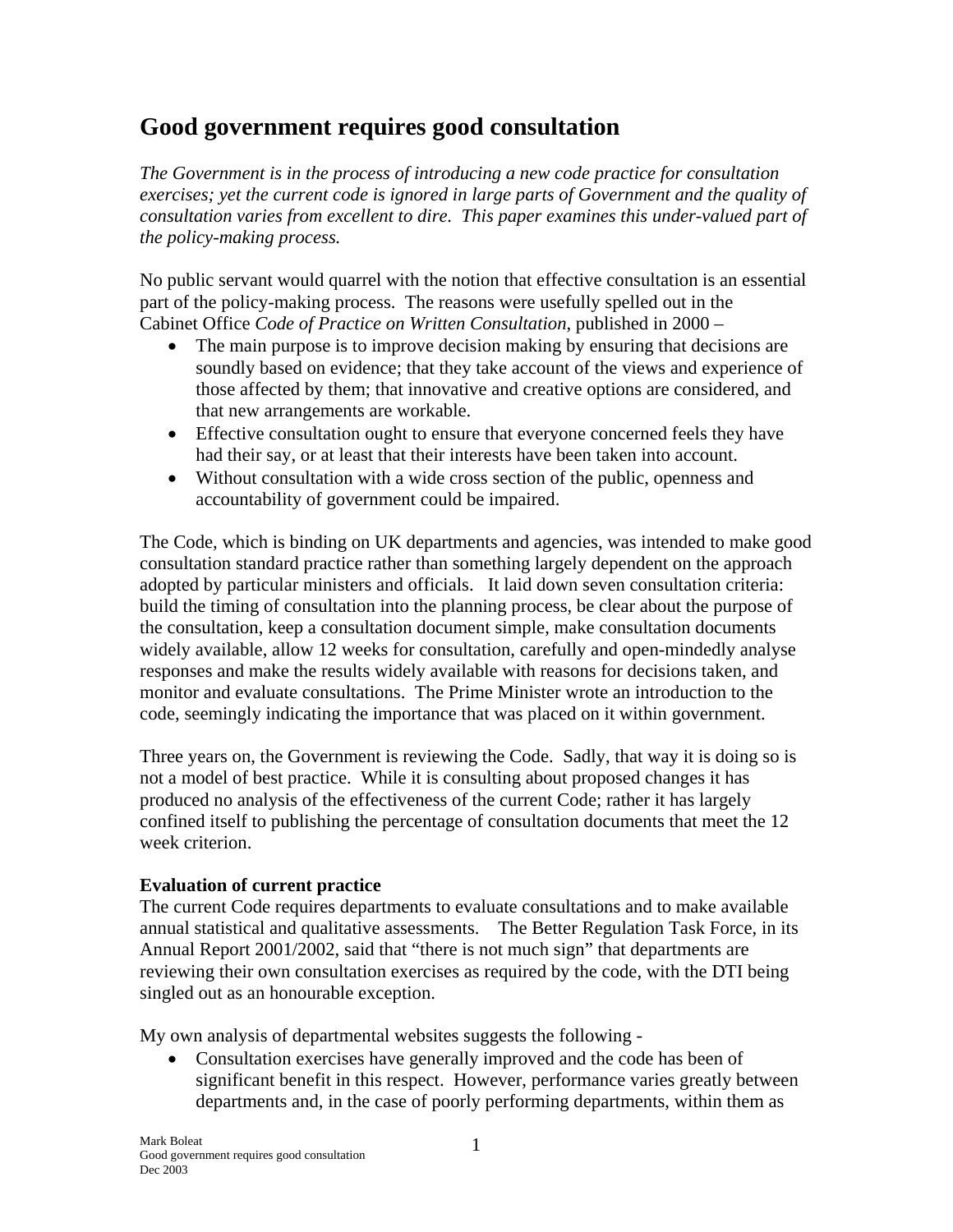well. Broadly speaking, those departments that have a corporate approach to consultation have a generally good record. The websites of such departments provide easy access to all consultation documents, analysis of responses and feedback statements. The DTI and DEFRA are among the best performing departments in this respect. In departments were there is no corporate approach, as is the case for ODPM and DfT, then the quality of consultation varies considerably.

- Much of the compliance with the code is on process rather than substance. In particular some departments seek to assume that provided they have a 12 week consultation period then that is all that matters.
- Analysis of consultation responses and feedback to those participating in consultation exercises is very poor.
- The impact of consultation on the policy-making process is not at all clear and can lead to considerable frustration.
- Consultation documents remain not always accessible, with the government centrally and individual departments seemingly incapable of keeping websites upto-date.

It is interesting to note in passing that the Treasury considers itself exempt from the Cabinet Office guidelines even though they are mandatory. It has published its own code which is significantly less onerous than the Cabinet Office code.

## **Key issues**

There are several key issues that must be addressed if the consultation process is to be improved significantly.

*The importance of good consultation* is not generally accepted within government. The impression is sometimes given that consultation has become a box ticking exercise with departments feeling that they must formally consult so that they can tick the box, but with the process not significantly influencing the policy-making process. The result has been government decisions which represent poor policy-making because policy-makers have chosen not to consult properly or alternatively have chosen to consult but have ignored the results.

*The consultation process is biased*. The organisations best able to respond to consultation exercises are industry groups and one issue pressure groups, the majority of which are dominated by middle class interests. The consumer is often left out of the process, with disadvantaged consumers fairing particularly badly. It is no use a government department simply saying that it welcomes views from consumers and consumer groups. They are not in a position to offer views unless they are resourced to do so. As a result, on the vast majority of public consultations affecting consumers, the consumer input is at best modest and often non-existent.

This can be addressed only by positive action. This could include funding a consumer body to provide an effective response or by departments commissioning consultants to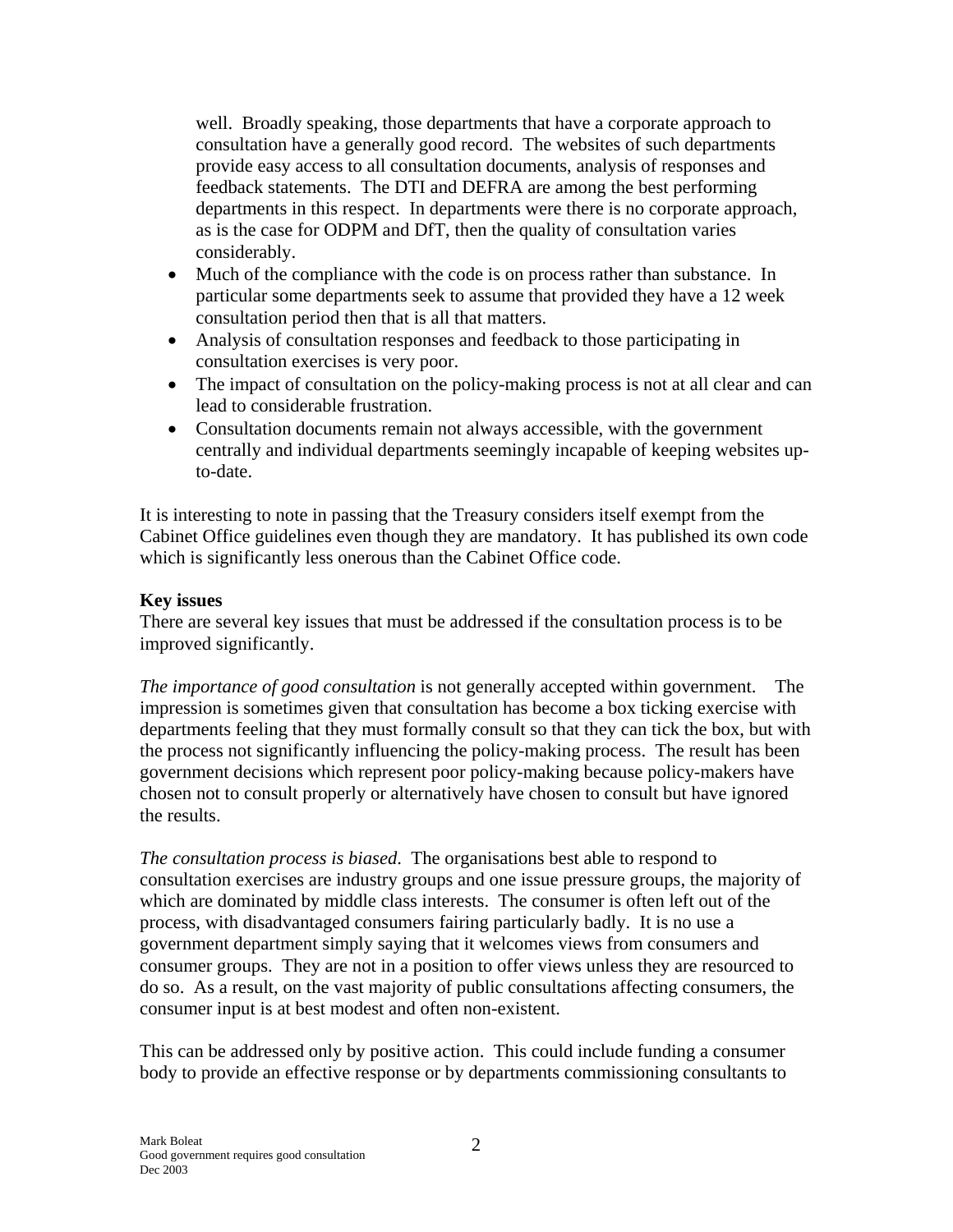prepare a consumer view which must include either drawing on existing surveys of consumer opinion or conducting such surveys.

*The consultation process is not transparent.* The respondents to consultation exercises are predominantly organisations claiming to represent particular interest groups. Policymakers and others studying the responses have no easy means of knowing whether the British Widgets Association, for example, is a large trade association representing a major industrial sector producing evidence that is well researched and based on the views of the members, or rather whether it is one man operating from Wapping. Similarly, it is often difficult to identify who should be consulted. It is important that policy-makers and others can easily identify interest groups and know who they represent. Ideally, there should be a proper directory of interest groups.

*Analysis and feedback* of consultation responses need to be improved considerably. In practice, many analyses simply count votes. That is, the one word response from an individual is weighted as highly as a carefully drafted response from a major representative body based on consultation with its own members. This practice will inevitably lead to representative bodies organising write-in campaigns. This is wasteful and will not improve the policy-making process. Most analyses of consultation responses do not name names – in sharp contrast with the approach of parliamentary committees. This does not hep the policy-making process. The process is surely assisted if it is known which organisations have certain views.

Best practice is to publish promptly an analysis of responses to a consultation exercise and to publish subsequently a feedback statement indicating how the consultation has influenced the policy.

*Departments generally do not adequately evaluate the effectiveness of their consultation policy and practice.* The 2000 Code had four measures designed to ensure reasonable evaluation –

- The appointment of a consultation co-ordinator in each department and agency to ensure that the code is complied with.
- A requirement that departments should monitor consultations regularly and should seek to develop internal expertise in effective consultation.
- A requirement that departments should evaluate consultations once complete, perhaps with an independent involvement.
- A requirement for departments to make available annual statistical and qualitative assessments.

These requirements have largely been ignored by government departments. The response has been to water them down in the new version of the Code. The requirements need to be considerably strengthened. The consultation process is often fictitious with respondents telling the Government what they think the Government wants to hear as long as does not adversely affect them. There is therefore a reluctance to point to practical problems and an unwillingness to complain about the process. It is good practice to evaluate the effectiveness of the consultation process, both for individual